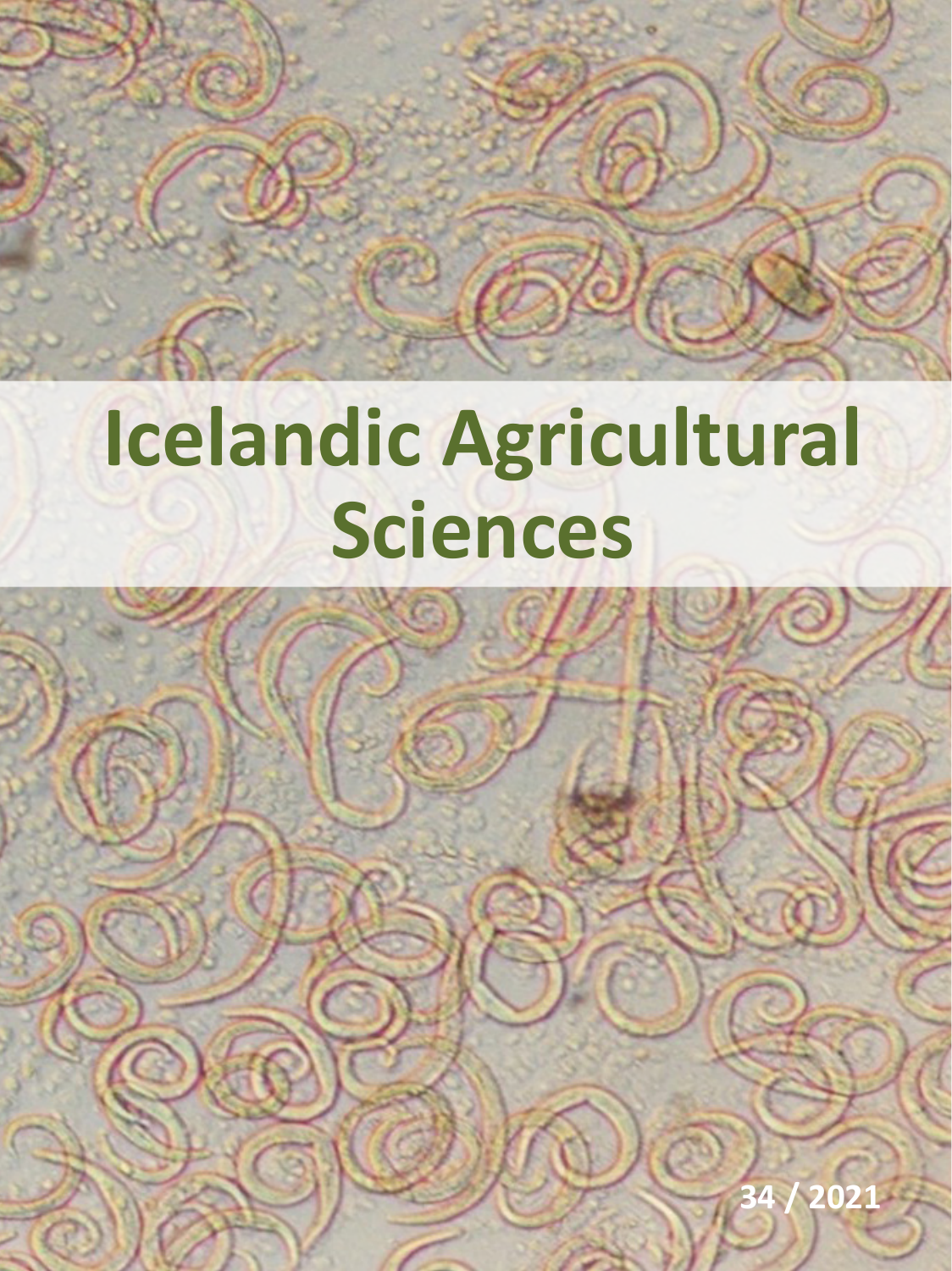### Icelandic Agricultural Sciences

Icel. Agric. Sci.

www.ias.is

#### **Published by:**

**Agricultural University of Iceland** (Landbúnaðarháskóli Íslands) **Icelandic Forest Research** (Rannsóknastöð Skógræktarinnar á Mógilsá) **Marine and Freshwater Research Institute** (Hafrannsóknastofnun, rannsókna- og ráðgjafastofnun hafs og vatna) **Institute for Experimental Pathology, University of Iceland** (Keldur, Tilraunastöð Háskóla Íslands í meinafræði) **Matís, Ltd. – Icelandic Food and Biotech R&D Institute (**Matís ohf. – Þekkingar- og rannsóknarfyrirtæki í þróun og nýsköpun í matvælaiðnaði, líftækni og matvælaöryggi) **Soil Conservation Service of Iceland** (Landgræðslan) **The Icelandic Agricultural Advisory Centre** (Ráðagjafamiðstöð Landbúnaðarins)

#### **Editor in chief**

**Björn Thorsteinsson** Agricultural University of Iceland (Landbúnaðarháskóla Íslands)

#### **Associate editors**

**Bjarni D Sigurdsson** Agricultural University of Iceland **Sigurdur Ingvarsson** Keldur, Institute for Experimental Pathology

#### **Editorial Board**

**Edda S. Oddsdóttir** Icelandic Forest Research , Mógilsá **Gudmundur Halldórsson** Soil Conservation Service of Iceland, Gunnarsholt **Sæmundur Sveinsson** Matís Ltd. Icelandic Food and Biotech B&D **Jón S. Ólafsson** Marine and Freshwater Research Institute **Ólöf Sigurdardóttir** Institute for Experimental Pathology **Gunnfríður Elín Hreiðarsdóttir** The Icelandic Agricultural Advisory Centre

#### **Contact and submission**

**Björn Thorsteinsson** at *editor@ias.is*

Cover Photo: The lung worm *Muellerius capillaris* from Icelandic sheep. Photographers: Hrafnkatla Eiríksdóttir and Karl Skírnisson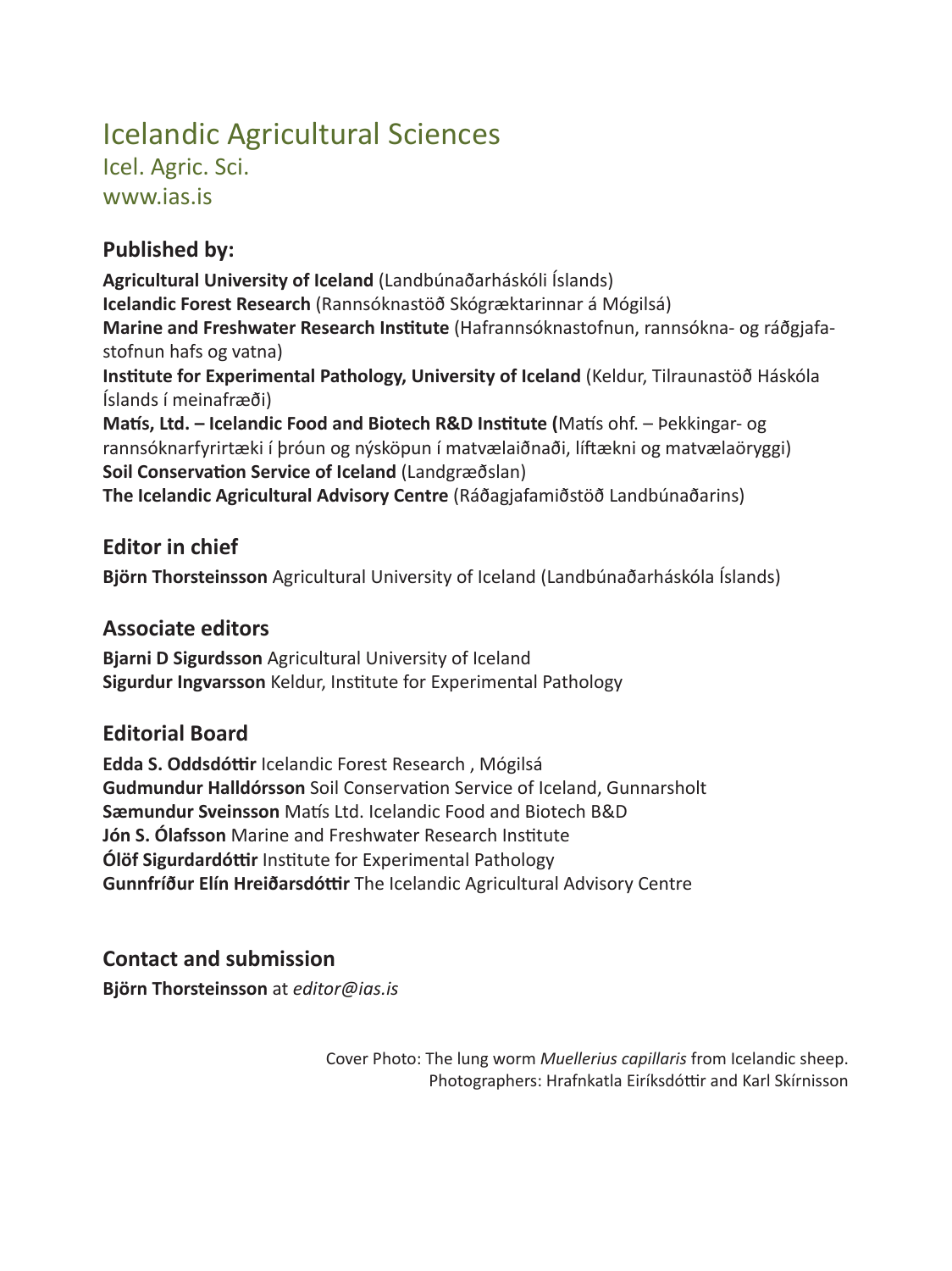## **ICELANDIC AGRICULTURAL SCIENCES 34 / 2021**

#### **CONTENTS**

| HRAFNKATLA EIRÍKSDÓTTIR AND KARL SKÍRNISSON<br>Lung nematodes of sheep (Ovis aries) in Iceland - prevalence, intensity and |  |
|----------------------------------------------------------------------------------------------------------------------------|--|
| JULIANE KUCKUK, SIBREN VAN MANEN, ÓLAFUR EGGERTSSON, EDDA SIGURDÍS ODDSDÓTTIR<br><b>AND JAN ESPER</b>                      |  |
|                                                                                                                            |  |
| CHARLOTTA ODDSDÓTTIR AND GUÐNÝ RUT PÁLSDÓTTIR                                                                              |  |